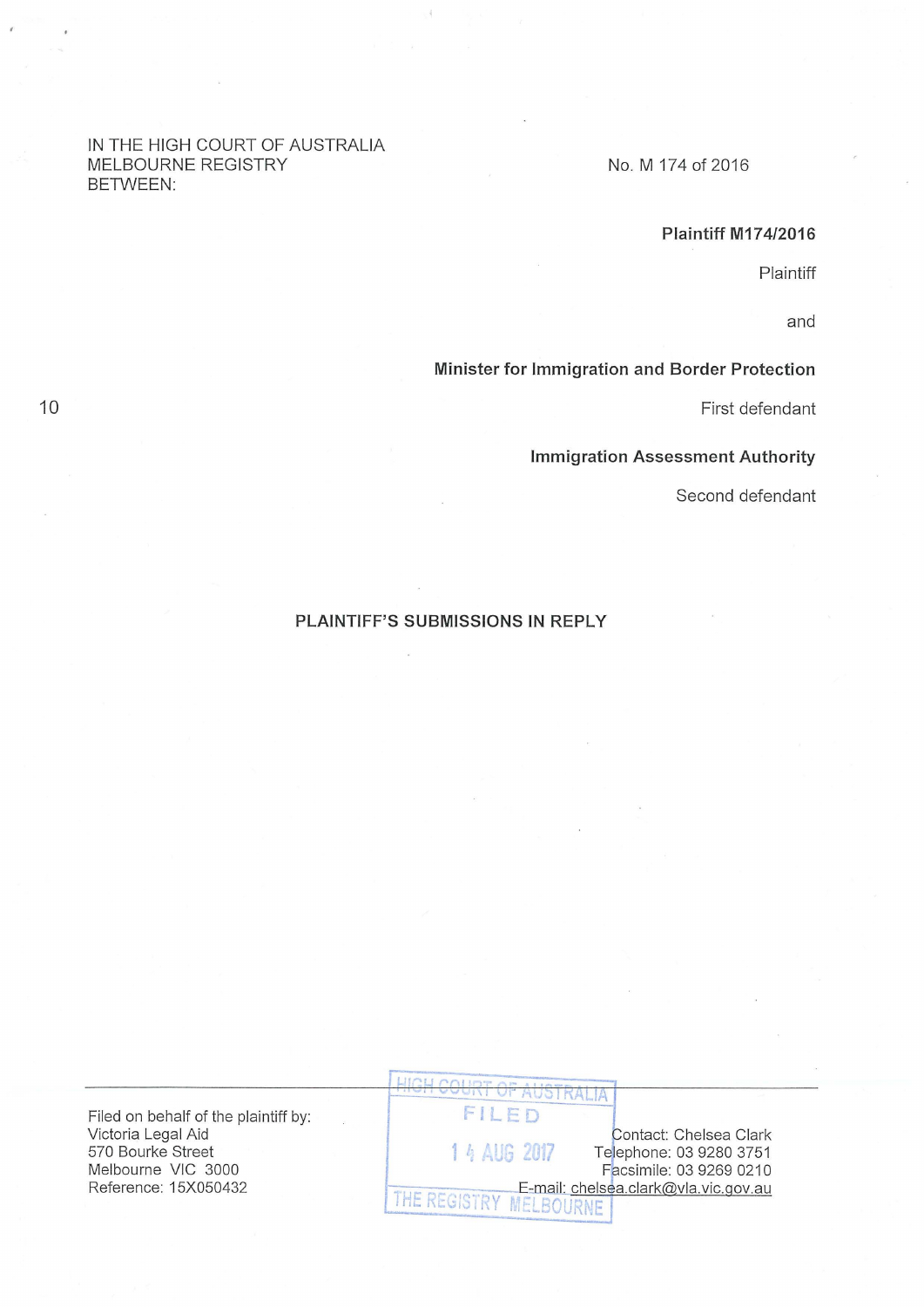# **PART !PUBLICATION**

10

20

30

1. These submissions are in a form suitable for publication on the internet.

# **PART 11 REPLY TO FIRST DEFENDANT'S ARGUMENTS**

# **The delegate's failure to comply with s 57 of the Migration Act 1958 (Cth)**

- 2. The Minister submits that s 57 did not apply to the Reverend Brown information because that information was not "relevant information" . 1
- 3. **First**, and contrary to what is suggested by the Minister,<sup>2</sup> s 57 of the Act is expressed in different terms from ss 359A and 424A of the Act, and is directed to a different decisionmaker and a different kind of decision. lt cannot simply be assumed that the construction of those provisions can be transposed directly to the construction of s 57.
	- (a) As the plurality observed in  $SZBYR$ , s 424A related to a review by the Tribunal.<sup>3</sup> where "its role is dependent upon the making of administrative decisions upon criteria to be found elsewhere in the Act". In contrast, s 57 concerns the making of one of those anterior decisions.
	- (b) The Tribunal is subject to other statutory obligations directed to giving a review applicant an opportunity to be heard, such as ss 360 and 425. In contrast, no similar provisions accompany or augment s 57.
- 4. The word "information" ins 57 is not defined in the Act and bears its ordinary meaning. In particular, information is knowledge of facts or circumstances communicated to or received by the Minister or his or her delegate.<sup>4</sup> Plainly the information conveyed to the delegate by Reverend Brown was of that character.
- 5. **Second,** contrary to the Minister's submissions at [25], the Reverend Brown information was not information that "would, one might have thought, been a relevant step towards" the grant of a visa. The crux of the information was that the plaintiff had ceased attending the Syndal Baptist Church after 2013, had returned early in 2015 for a few weeks, and then in June 2015 attended the service and sought a letter of support for his visa application. The gap in the plaintiff's church attendance was capable of undermining, and was considered by the delegate to undermine,<sup>5</sup> the plaintiff's claims to be, or be perceived to be, a genuine Christian convert and at risk of harm in Iran for that reason.<sup>6</sup> The delegate not only referred to the Reverend Brown information in her reasons, she concluded that he "only returned to Syndal Baptist Church in June 2015 to seek a letter of support".<sup>7</sup> That conclusion was plainly based on the Reverend Brown information.

 $\overline{1}$ The term "Reverend Brown information" is defined in the plaintiff's principal submissions at [1 0]. Other defined terms used in those submissions are also used in these reply submissions.

<sup>2</sup>  Cf paragraph 22 of the Minister's submissions filed on 31 July 2017.

<sup>3</sup>  At the time SZBYR was decided, s 424A applied to reviews by the Refugee Review Tribunal; now it applies to reviews by the Administrative Appeals Tribunal.

<sup>4</sup>  VAF v Minister for Immigration and Multicultural and Indigenous Affairs (2004) 206 ALR 471 at 4 77 [24] (Finn and Stone JJ); SZEEU v Minister for Immigration and Multicultural and Indigenous Affairs (2006) 150 FCR 214 at 224-225 [18] (Moore J) and 259 [205] (AIIsop J).

<sup>5</sup>  Cf Minister's submissions at [27].

<sup>6</sup>  See, for example, SCB P296 [45]-[47], P298 [56] and P301 [64]-[65].

<sup>7</sup>  SCB P323 [148].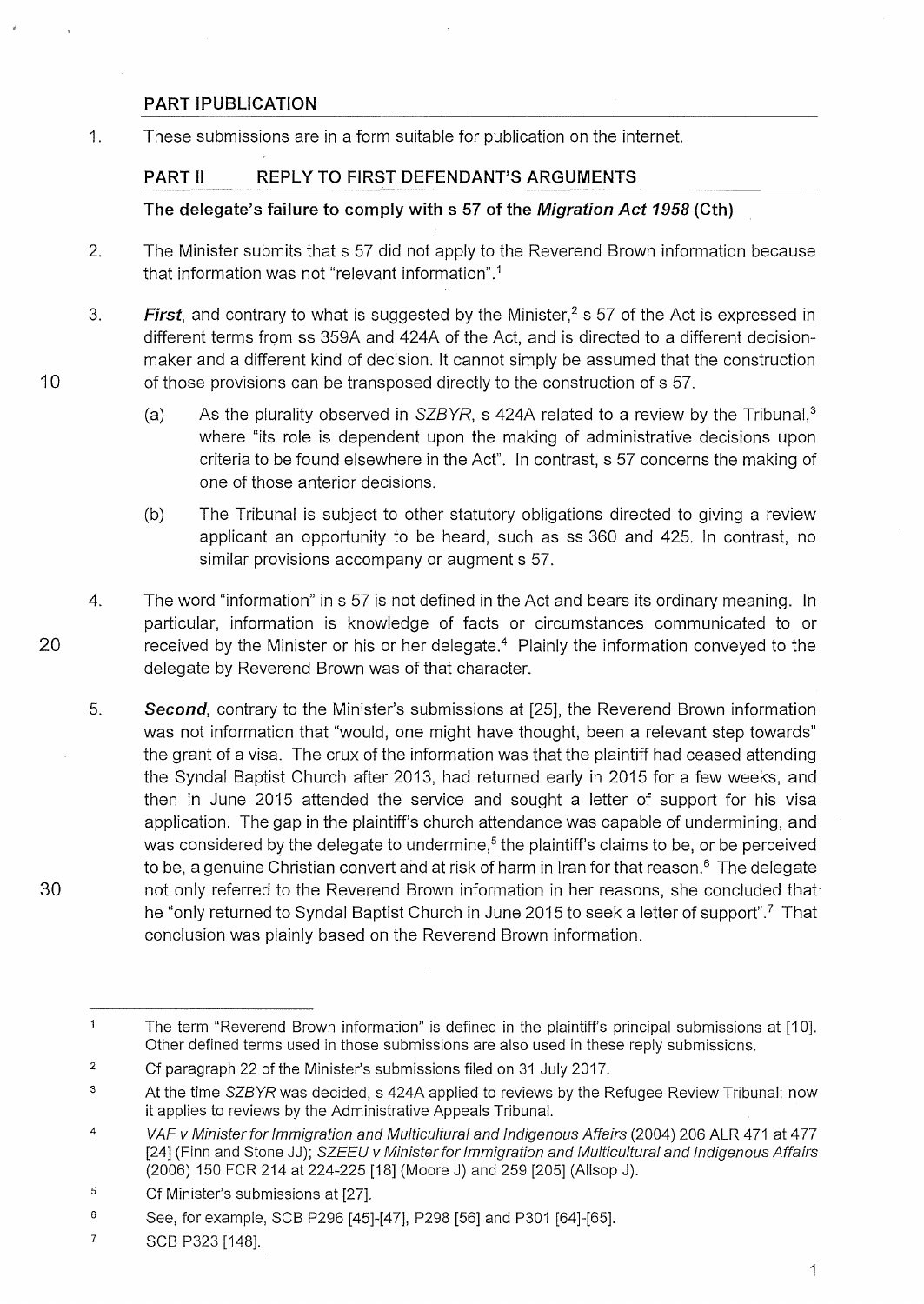- 6. **Third,** the information was not about the plaintiff's "credibility". In this regard, the plaintiff notes the slippage in the Minister's submissions at [26] between the credibility of the plaintiff and the credibility of his claims. An applicant's claim to have a well-founded fear of persecution, or a claim of harm giving rise to complementary protection obligations, is a central question for the decision-maker, and information that undermined that claim would be relevant information. In contrast, information that undermined an applicant's credibility - whether the applicant is believed or not believed, as discussed in MZXBQ<sup>8</sup>  $-$  is not "relevant information". In this case, the Reverend Brown information was of the former character, not the latter. lt went to whether the plaintiff was a practising Christian with a well-founded fear of persecution.
- 7. **Finally,** the Reverend Brown information was not information "given by" the plaintiff and did not come within the terms of  $s$  57(1)(c) of the Act. It was plainly given by Reverend Brown. That is so regardless of the fact that the plaintiff had earlier given the delegate a letter from Reverend Brown stating that the plaintiff had attended the Church in 2012 and 2013. Contrary to the Minister's submissions at [28], it cannot be inferred from that letter that the plaintiff gave information that he *only* attended the Church in those years. It is plain that he in fact attended in 2015, and he had stated in his statutory declaration, made in August 2015, that he "still attended" the Church. <sup>9</sup>

### **The Authority's lack of jurisdiction or power**

- 20 8. The Minister submits that, even if there was a jurisdictional error affecting the delegate's decision, the Authority did not lack jurisdiction or power to conduct a review of that decision. For the reasons set out in the plaintiff's earlier submissions, as well as the following reasons, that submission should be rejected.
	- 9. Part 7 AA of the Act provides for limited review by the Authority of certain decisions to refuse to grant protection visas. However, that "limited review" is not the same as, or even similar to, the review conducted by the Tribunal under Parts 5 and 7 of the Act. lt is not apposite to draw comparisons between the two species of review.
	- 10. **First,** it is wrong to claim, as the Minister does in his submissions at [14] and [38], that the "core function" of the Authority is the same as that of the Tribunal. The Tribunal's function is to conduct a full merits review of the Minister's or the delegate's decision. The Authority does not, and cannot, perform that function. Its role is much more limited.
		- (a) Unlike the Tribunal, the Authority is not permitted to exercise "all the powers and discretions that are conferred by this Act on the person who made the decision" the subject of the review.<sup>10</sup>
		- (b) Nor is the Authority permitted, as the Tribunal is, to make the correct or preferable decision on the material before it, or to do "over again" what was done by the Minister or his or her delegate.<sup>11</sup> Among other things, the Authority has no power

2

<sup>8</sup>  MZXBQ v Minister for Immigration and Citizenship (2008) 166 FCR 483 at [29] (Heerey J), approved in Minister for Immigration and Citizenship v SZLFX (2009) 238 CLR 507 at [25] (the Court).

<sup>9</sup>  SCB P100 [32].

<sup>10</sup>  Cf ss 349 and 415 of the Act.

<sup>11</sup>  Cf Shi v Migration Agents Registration Authority (2008) 235 CLR 286 at 314-315 [98]-[1 00] (Hayne and Heydon JJ).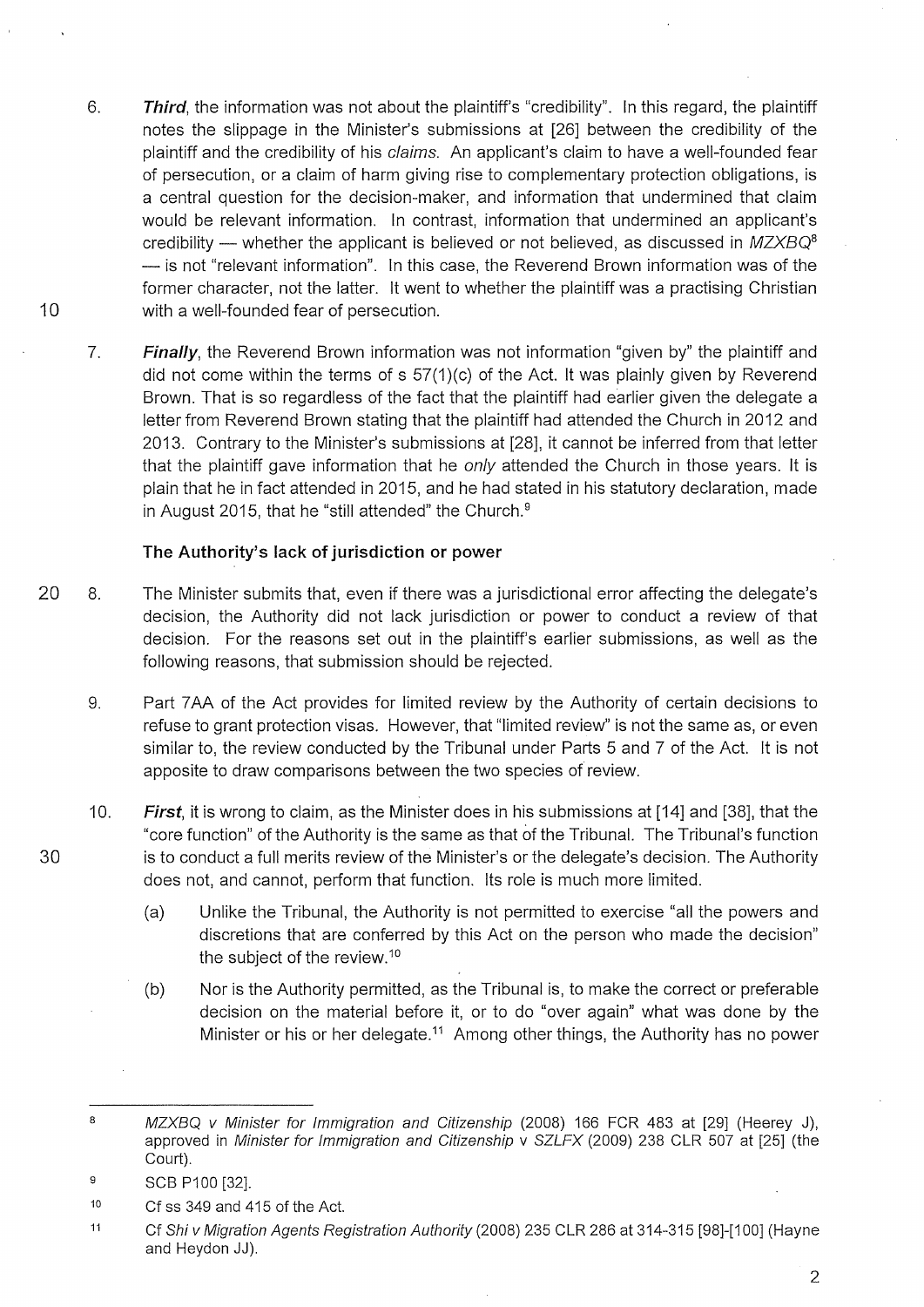to set aside a decision and substitute its own decision. Under s 473CC its powers are limited to affirming a decision or remitting it for reconsideration.

- (c) Unlike the Tribunal, the Authority is not required to give an applicant a hearing. Further, it may only consider new information in exceptional circumstances.
- 11. **Second,** and contrary to the Minister's submissions at [35], s 69(1) is not fatal to the plaintiff's argument. Section 69(1) provides as follows:

Non-compliance by the Minister with Subdivision AA or AB or section 494D in relation to a visa application does not mean that a decision to grant or refuse to grant the visa is not a valid decision but only means that the decision might have been the wrong one and might be set aside if reviewed.

12. Section 69(1) was explained by Gaudron J in Miah as follows:<sup>12</sup>

10

20

30

40

Section 69(1) of the Act simply purports to give validity to a decision notwithstanding noncompliance with, amongst other provisions, those of subdiv AB. The concluding words of the sub-section do not give it any wider operation. To say that non-compliance "only means that the decision might have been the wrong one and might be set aside if reviewed" is not to limit the avenues of review. Certainly, those words are apt to include judicial review pursuant to s 75(v) of the Constitution.

The purpose of s 69 of the Act is to ensure that an applicant's rights are to be ascertained by reference to the Minister's decision unless and until set aside. lt says nothing as to an applicant's statutory or constitutional rights to have a decision reviewed: **Still less does it purport to excuse non-compliance with the Act or the rules of natural justice.** 

- 13. In Palme Gleeson CJ, Gummow and Heydon JJ said that the majority justices in Miah had construed s 69(1) "as providing, **not that the decision in question was valid,** but that it might be set aside on review, so that it did not excuse, in this Court, the denial of procedural fairness which was established on the evidence".<sup>13</sup> These remarks remain apt notwithstanding the insertion of s 51A into the Act.
- 14. That is, s 69(1) does not mean that, in the event of non-compliance with s 57, a decision to refuse to grant a visa is not an invalid decision. Rather:
	- (a) s 69(1) means that, in the event of non-compliance with s 57, a decision is deemed valid unless and until set aside; but
	- (b) section 69(1) does not prevent a court from finding that, as a consequence of noncompliance with s 57, a decision has been invalid at all times.
- 15. In this case the plaintiff seeks, pursuant to s  $75(v)$ , a writ of certiorari quashing the delegate's decision. That relief is available notwithstanding s 69(1) (and the Minister does not appear to contend otherwise). Relief under s 75(v) is available because noncompliance with s 57 constitutes a jurisdictional error. If the decision is quashed, it is quashed ab initio.
- 16. The effect of s 69(1) is that a decision that is affected by non-compliance with Subdiv AB will, even if the error was jurisdictional in nature, be sufficient "at least to allow merits review": so much is recognised by the authorities referred to by the Minister at [35].

<sup>12</sup>  Miah at 87-88 [103]-[104] (Gaudron J) (emphasis added) and 98 [144] (McHugh J agreeing); see also 120-122 [203]-[209] (Kirby J).

<sup>13</sup>  Re Minister for Immigration and Multicultural and Indigenous Affairs; Ex parte Palme (2003) 216 CLR 212 at 223 [36] (emphasis added).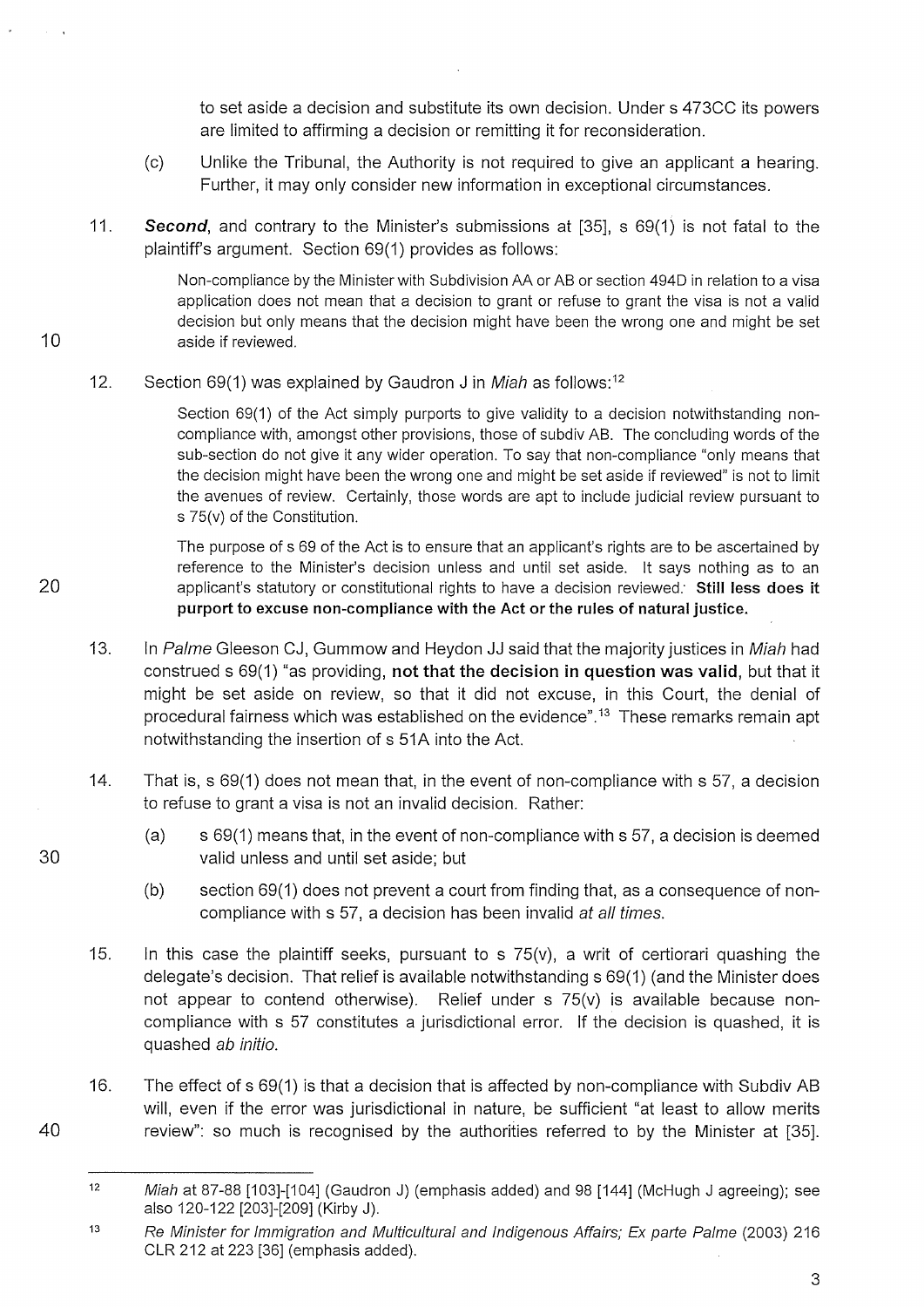However, it does not follow from those authorities that s 69(1) preserves validity so as to enable limited review under the "fast track" regime.

- 17. Further, it is significant that the Authority, acting under Part 7 AA, lacks power to set aside a decision. Rather, all it may do is affirm a decision under s 65 of the Act or remit the decision. It is the earlier decision that remains the operative decision.<sup>14</sup> Thus review by the Authority under Part 7 AA is not one of the avenues of review to which s 69(1) is directed.
- 18. **Third,** and contrary to the Minister's submissions at [40], the Authority may well find itself with no power to "cure" procedural irregularities affecting a decision the subject of its review.<sup>15</sup> The Minister suggests that the applicant could seek to give "comments" to the Authority, which it could receive pursuant to s 4730C. That falls far short of a power to cure. The Authority may have no power to consider comments from a review applicant because those comments may not constitute "new information" as defined. Even if the comments do constitute "new information", there may be no "exceptional circumstances" to justify consideration of them consistently with s 47300. In any event, the mere making of comments is no substitute for provision of evidentiary material in reply.
	- 19. Fourth, the "automatic"<sup>16</sup> referral of decisions to the Authority and the Authority's limited powers on review give rise to what is, in effect, a single decision-making process involving two separate steps.<sup>17</sup> Jurisdictional error affecting one step in that process will infect the whole process.<sup>18</sup> In this regard, extrinsic materials relating to Part 7AA evince Parliament's intention that, by the time of the Authority's review, a referred applicant would have already been afforded a proper opportunity to be heard before the Minister or his or her delegate.<sup>19</sup>
	- 20. **Fifth,** and accepting for the sake of argument that the functions of the Authority do not include consideration of the delegate's compliance with, say,  $s$  57 of the Act,<sup>20</sup> it does not follow that non-compliance with s 57 cannot affect the Authority's jurisdiction or power.
	- 21. **Finally,** and contrary to the Minister's submission at [32], the effect of the plaintiff's submission is not to "deny any form of merits review to many applicants". If a primary decision is infected by jurisdictional error and set aside, it will fall to be made again. If and when that occurs *without* jurisdictional error, the applicant in question will then be entitled to the limited merits review for which Part 7 AA provides.

10

20

<sup>14</sup>  Kim v Minister for Immigration and Citizenship (2008) 167 FCR 578 at 583 [23] (Tamberlin J). See also the Explanatory Memorandum to the Migration and Maritime Powers Legislation Amendment (Resolving the Asylum Legacy Caseload) Bill2014 (Cth) **(Explanatory Memorandum)** at [883].

<sup>15</sup>  See paragraph 9 above. See also Twist v Randwick Municipal Council (1976) 136 CLR 106 at 116 (Mason J).

<sup>16</sup>  Cf Minister's submissions at fn 5.

<sup>17</sup>  Cf paragraphs 9 and 11 above. See also: South Australia v O'Shea (1987) 163 CLR 378 at 389 (Mason CJ); Haoucher v Minister for Immigration and Ethnic Affairs (1990) 169 CLR 648 at 660- 662 (Dawson J).

<sup>18</sup>  And that may in turn enliven the jurisdiction conferred on the Federal Circuit Court by s 476 of the Act. Cf Minister's submissions at [32].

<sup>19</sup>  Explanatory Memorandum at [887]-[888], [893], [920] and [926].

<sup>20</sup>  See Minister's submissions at [38] and [44].